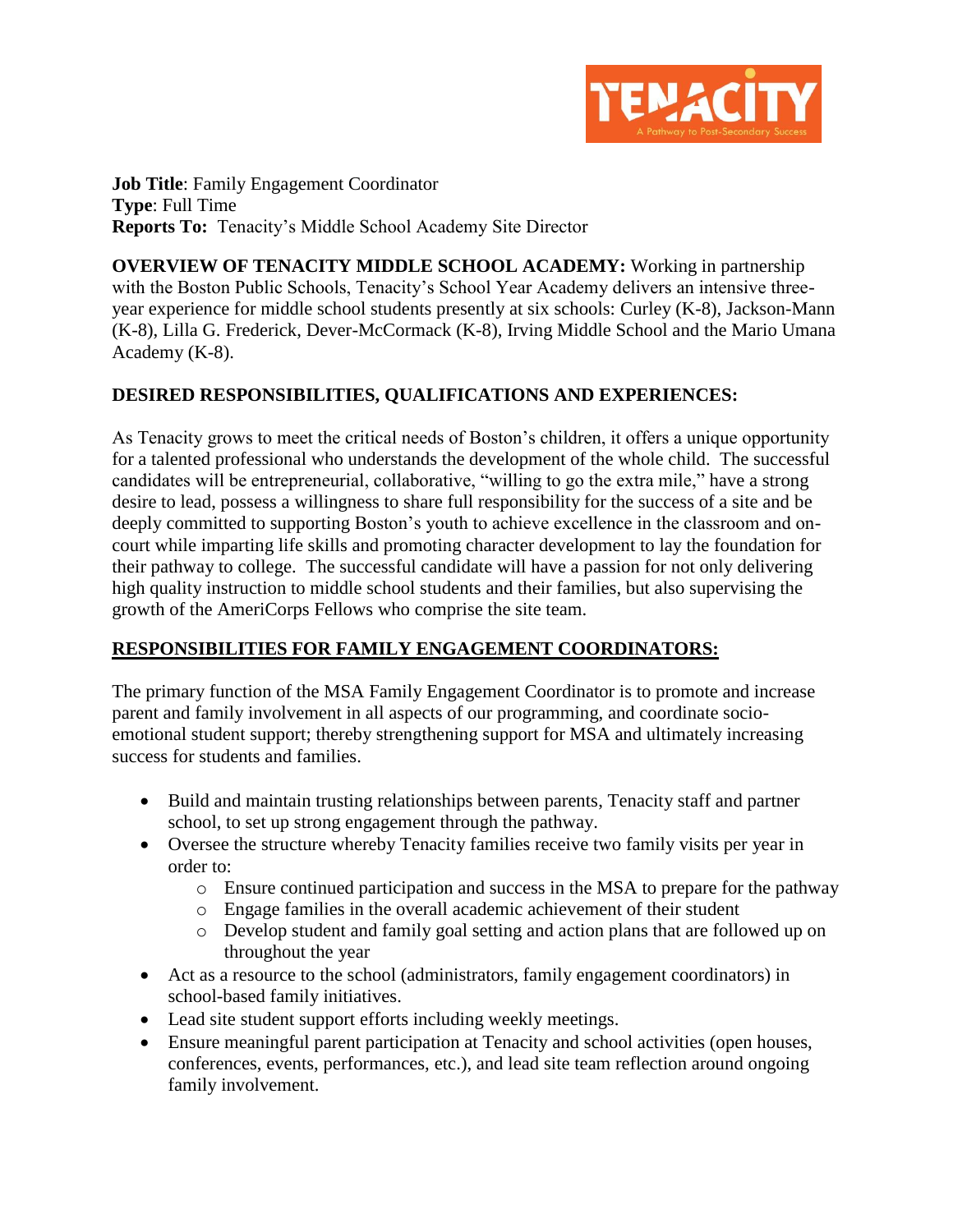- Facilitate plan for regular communication with families including phone calls, meetings, and newsletters,
- Act as a resource to the families to help identify additional services or support that may be helpful to the families' success in supporting their children. As necessary, facilitate discussions between parents and schools, including but not limited to bridging language or cultural barriers, addressing institutional mistrust, or informing of BPS or educational systems.
- Play a leading role in engaging families of 8th grade students in the high school selection process, beginning in the spring of 7th grade. Assist in transitioning students from MSA to College Prep program, maintain student enrollment records and assure that data is up to date in the Tenacity information system.

## **RESPONSIBILITIES FOR ALL MSA COORDINATORS:**

Work as a team with other site-based Tenacity coordinators, AmeriCorps Fellows, volunteers and part time tennis instructors to manage all aspects of the Middle School Academy (MSA) at a particular BPS site. This includes:

- Accountability for the overall success of the site, which includes but is not limited to:
	- o Recruitment and enrollment of middle school students for the MSA Program.
	- o Maintenance of high student retention rates and site attendance rates.
	- o Meeting expected student achievement goals.
- Directly supervise and coach relevant staff in program.
- Organize and facilitate regular meetings with staff to ensure quality execution of lesson plans and preparation of all materials or equipment.
- Meet regularly with role-specific Fellows to supervise their professional development, increase instructional and behavioral management skillset, provide in-the-moment coaching around program-delivery techniques, provide growth opportunities, and manage professionalism and team dynamics.
- Meet regularly with all Fellows and provide coaching and feedback to ensure that the execution of program is meeting the expectations of Coordinators.
- Expertly navigate and mediate team conflicts or professional improvement opportunities for staff, where relevant.
- Co-plan and attend events, field trips, and other activities, including some evening and/or weekend events.
- Build and manage highly effective relationships with the principal, teachers and parents to discuss individual student progress and ways to better meet the needs of the students and school.
- Participate regularly in school meetings, including but not limited to weekly content or student support meetings, student-specific meetings such as IEP meetings, the Instructional Leadership Team, school wide assessment reflection sessions, and professional development sessions.
- Execute Tenacity's high school selection process to ensure every 8th grade student is fully engaged in the process and meeting requirements (e.g. school visits, applications). Work directly with a small caseload of students to ensure maximization of high school options for student.